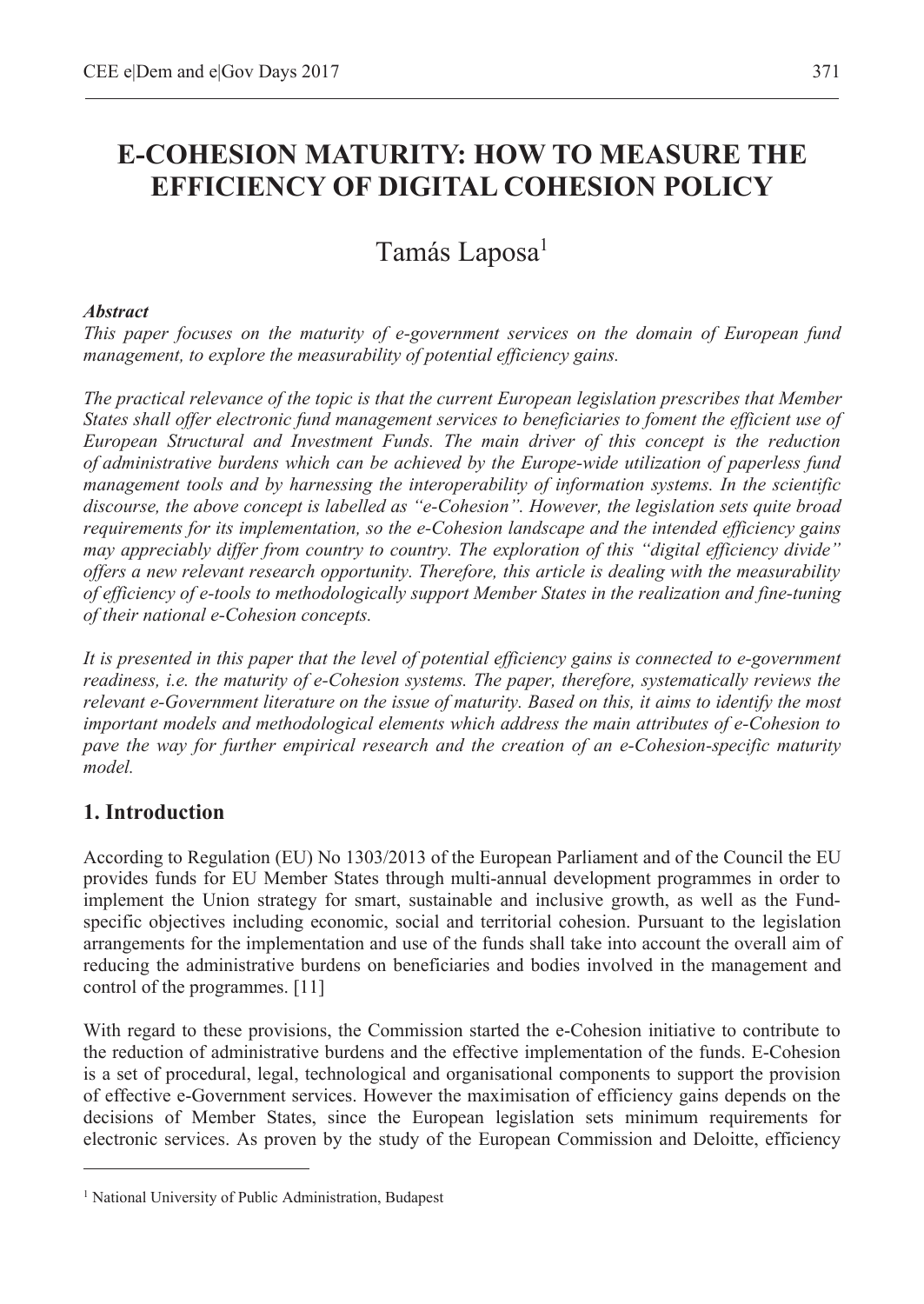gains can be realized at different levels and the rate of improvements can be significant. [10] This paper attempts to show that the progress made could be best described with the methodology of maturity models. The maturity of e-Cohesion and the targeted efficiency gains are influenced by a wider range of attributes than addressed in the above model. Moreover there is no specific maturity model that can address the complexity of these attributes.

This paper has three main aims: first, to review the methodology of maturity models and those models relevant from the perspective of e-Cohesion; second, to identify the main measurable attributes of e-Cohesion and the relevant maturity models addressing them; and third, to make proposals for further research and the elaboration of an e-Cohesion-specific maturity model.

### **2. The methodology of maturity models**

*Lahrmann et al*. defines maturity as "the state of being complete, perfect or ready" where this stage can be achieved by an evolutionary progress from an initial stage to an end stage. [14] The concept of maturity measurement was published by the Software Engineering Institute (SEI) – Carnegie Mellon with the introduction of the Capability Maturity Model (CMM). [6] Reviewing the relevant papers, it can be found that more than a hundred of different models on different domains have been created since. [4] In this section, the role and typology of maturity models are explained in detail to develop a better understanding on its methodological background.

#### **2.1 The role of maturity models**

*Caralli et al.* defines a maturity model as a set of characteristics, attributes, indicators or patterns representing progress in a particular domain or discipline. These models help organizations to evaluate and benchmark their practices, processes and methods against a clear set of standards or best practices of the given domain or discipline. Organizations can apply maturity models to define their current level of maturity and then determine the expected path of improvement [19]

According to *Bruin et al.* maturity models are evaluative tools to assess and increase the maturity (competency, capability, level of sophistication) of a specific domain on the basis of an agreed set of criteria. [6]

A maturity model represents a desired evolution path for organisations or processes as discrete stages (a sequence of maturity levels). [4] The most frequently-used way of evaluation is a fivepoint Likert scale where Level 5 represents the highest level. [6] Levels represent the transitional states in the model, they describe evolutionary steps or express a measurable attribute. Attributes are the core model components that appear on each level. They are based on best practices or standards expressed as characteristics, indicators or processes. [19]

In the model organisations or processes advance between an initial stage and a final stage that represents total maturity. During this advancement the capabilities of the organisations or their process performance progresses evolutionarily. The maturity model is a tool to determine the position of the organisation or the process on the evolution path by providing criteria and characteristics to be fulfilled to reach a particular maturity level. [4]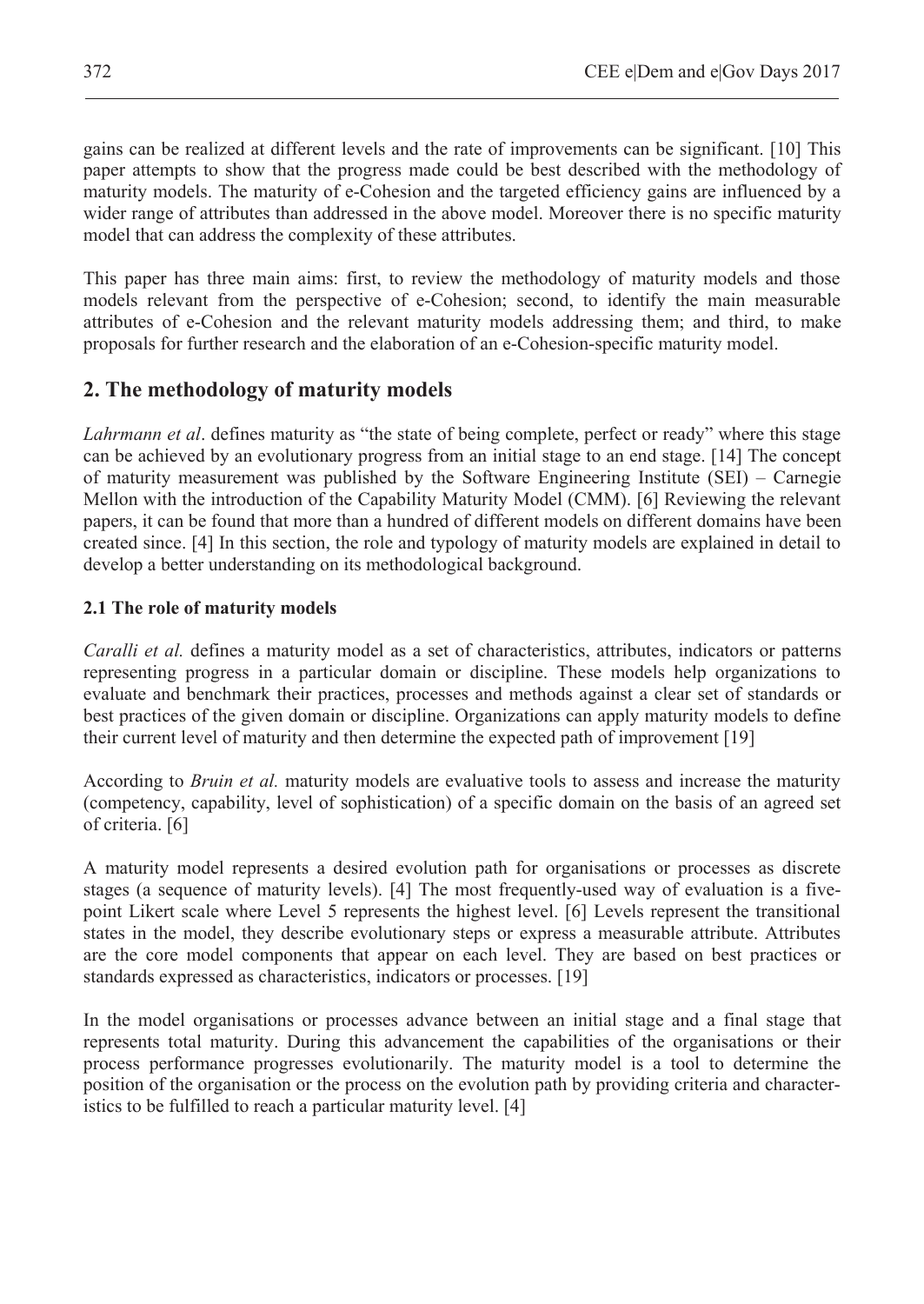### **2.2 Typology of maturity models**

Reviewing the constituent literature, it can be noticed that maturity models focus on different maturity factors such as *process maturity* (to which extent a specific process is defined, managed, measured, controlled, and effective), *object maturity* (level of sophistication of a software or a machine) and *people capability* (ability of knowledge creation and proficiency enhancement). From the perspective of maturity factors models can be one-dimensional or they can address different factors at the same time. [17]

As to the nature of maturity assessment models they can be descriptive, prescriptive or comparative. A *descriptive model* is simply used for the assessment of the current state of play i.e. the as-is situation without any provisions for further improvement of maturity. A *prescriptive model* focuses on maturity improvement and enables the elaboration of an improvement roadmap on a specific domain. A *comparative model* enables benchmarking across different organisations, industries or regions. [6]

Concerning the structure of maturity stages, *fixed-level and focus area maturity models* can be distinguished. Fixed-level models consist of generic maturity levels and they are well-suited to assessment and benchmarking of organizations. In many cases, these models cannot capture the interdependencies of the different processes that need to be improved in a specific domain. Focus area maturity models identify focus areas that need to be developed and the distinct focus areas have a different evolution path i.e. the number of development stages can vary from area to area. These models enable a more balanced and incremental improvement by helping organisations to address the complexity of the factors determining the effectiveness of a specific domain. [5]

#### **2.3 E-Government maturity models**

Maturity models are widely used in the domain of e-Government. From a scientific perspective, the most cited models are – for instance – *the Layne and Lee* [16] and the *Andersen and Henriksen* [2] models.

The Layne and Lee model is one of the earliest models to measure the structural transformation of public services. The four-stage model helps governments planning the introduction of Internetbased government models and the model supports the measurement of technological-organizational complexity and the integration of e-Government services. [16]

*Andersen and Henriksen* argue that models as *Layne and Lee* approach digital services from the perspective of technology integration by predominantly focusing on issues as information quality, efficiency, and effectiveness. The authors propose to refocus e-Government models on the front-end of government and the benefits of end-users by measuring activity and customer centricity. [2]

# **3. The e-Cohesion concept**

#### **3.1 Reduction of administrative burdens - the creation of the e-Cohesion concept**

In 2010, the European Commission initiated an Action Programme to simplify administrative requirements and eliminate unnecessary administrative burdens on businesses, small businesses in particular. The Action Programme identified 13 priority areas for administrative burden reduction, where Cohesion policy was one of the priority areas with an estimated 24% reduction of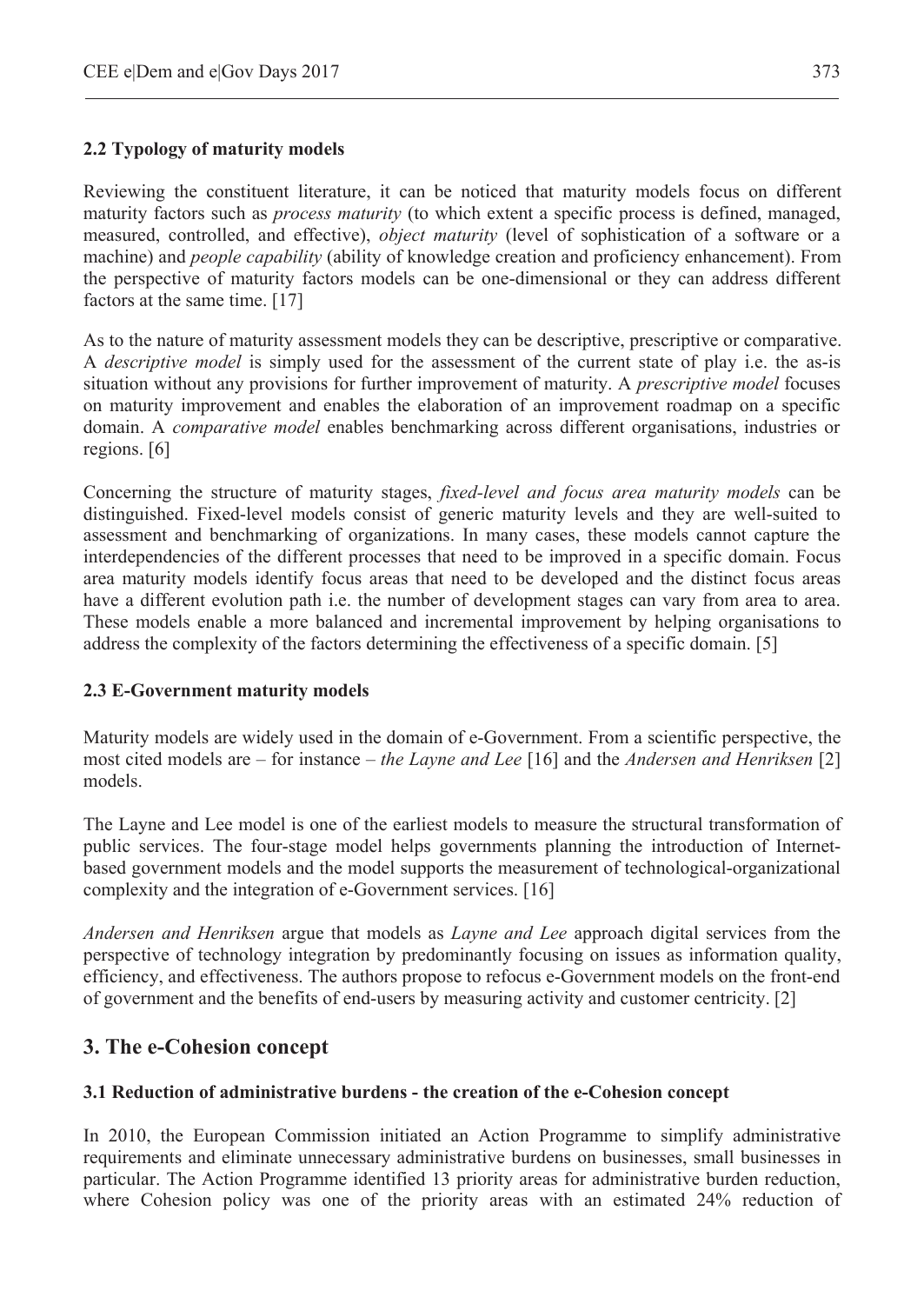administrative costs. [7] Experts argued that the above reduction could be realised by the provision of interactive portal services, where beneficiaries can submit all necessary information digitally. The introduction of online portal facilities could minimise multiple information requests and reduce the scope of paper-based information obligations. These measures contribute to the improvement of efficiency which is the main driver of the reduction of burdens.

Following the above recommendations, the Commission launched an initiative, focused on the reduction of administrative burdens of cohesion policy and also rural development policy by the provision of electronic data exchange services via online portals. The initiative was labelled as "*e-Cohesion*" addressing a wide range of legal, procedural, organisational and Member State-specific factors. E-Cohesion is not simply an IT issue. It is a framework of specific components to reduce administrative burdens via the implementation of e-Government services. [9]

To ensure the expected level of efficiency, the Commission included the requirements of the e-Cohesion concept in the legal provisions of funding in the 2014-2020 period. Regulation (EU) No 1303/2013 of the European Parliament and of the Council specifies the three fundamental components of e-Cohesion: the provision of *electronic data exchange services*, *interoperability* of systems and the implementation of the *only once encoding* principle.

The digital nature of the new funding procedures requires specific conditions to guarantee the quality, effectiveness and the authenticity of services. For this reason the fundamental components need to be supplemented by additional components, such as *e-signature, e-document management and e-audit*. Their main requirements are regulated by Commission Implementing Regulations (EU) No 821/2014 and No 1011/2014. [15]

#### **3.2 The components of e-Cohesion**

#### 3.2.1 Electronic data exchange

Member States shall ensure that all exchanges of information between beneficiaries with a grant agreement and the relevant authorities can be carried out by means of electronic data exchange systems.

Taking into consideration the specificities of national regulations, the European legislation leaves it to the Member States to make the use of e-Cohesion compulsory or optional to clients. It is also up to the Member States whether they provide electronic services for only beneficiaries or they make these services available to applicants applying for a grant as well. The expanding use of financial instruments – particularly when those are combined with grants – brings a new area with some specific features where the interpretation of e-Cohesion is to be addressed. [3]

Taking into consideration the full-electronic nature of procedures, the legislation sets specific technological requirements (security, system availability, data integrity, data protection and privacy, methods of authentication and the minimum functionality of electronic portals) to guarantee the quality of services and the efficiency of procedures. [12]

#### 3.2.2 The "*only once encoding*" principle and interoperability

Data and documents regarding a single development project shall be shared and re-used by the authorities involved in the management of the same development programme. The relevant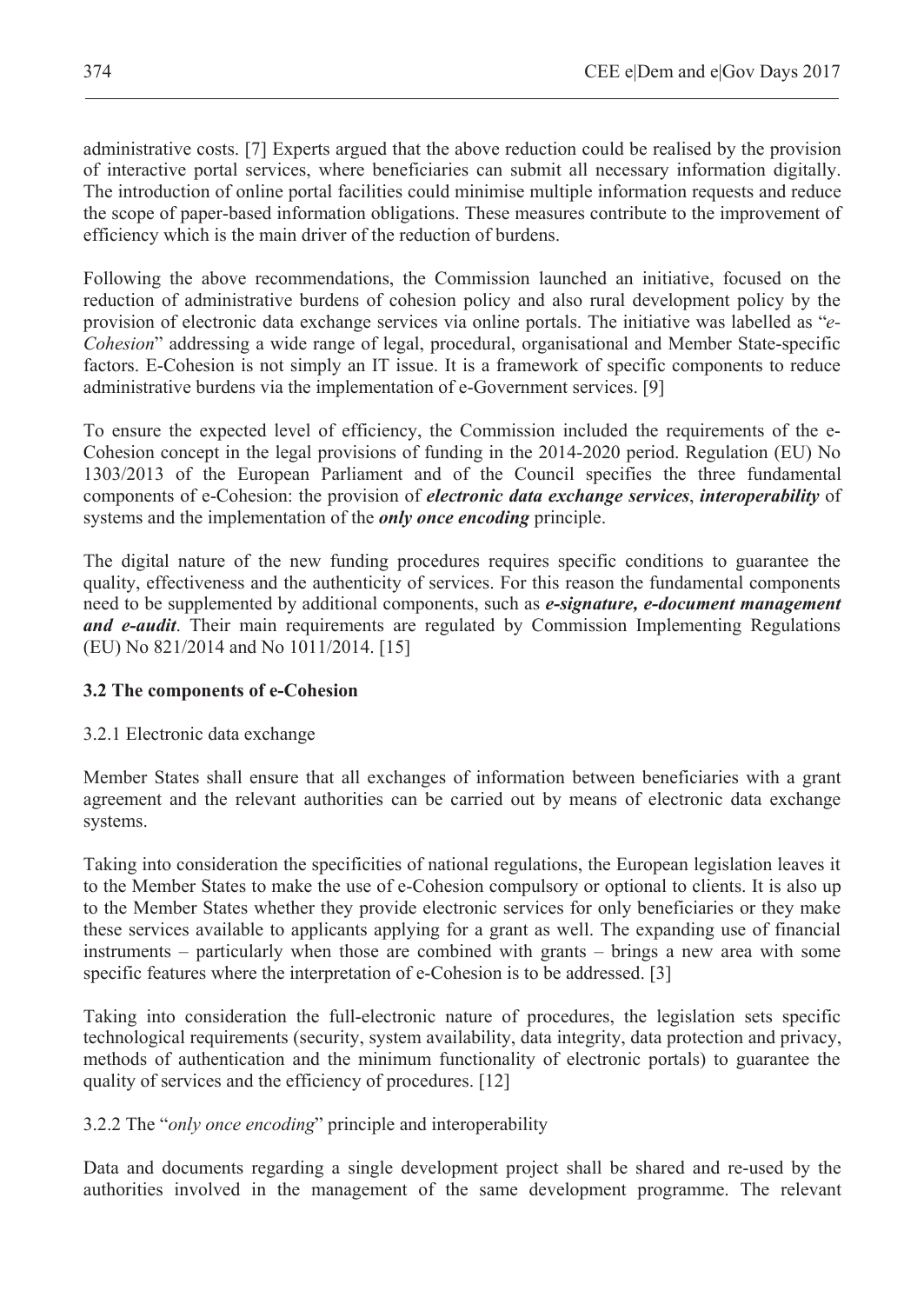authorities cannot ask for the same data repeatedly. The application of the principle is strongly interlinked with interoperability. [12]

Interoperability can be defined as "*the ability of disparate and diverse organisations to interact towards mutually beneficial and agreed common goals, involving the sharing of information and knowledge between the organisations, through the business processes they support, by means of the exchange of data between their respective ICT systems*". Henceforth, interoperability is not simply a technological issue. It requires the cooperation of authorities at legal, organisational, semantic and technical levels. [12, 8]

As a prerequisite of the principle, the regulation sets the cooperation of authorities at development programme level as a minimum requirement. These measures avoid multiple data requests at programme level but it leaves the possibility open for Member States to manage different programmes in separate IT systems. [12]

### 3.2.3 E-signature

As electronic data exchange transactions are carried out digitally an adequate level of authentication is required to guarantee the veracity of transactions. The regulation sets internationally-accepted standards stating that transactions shall bear an electronic signature compatible with one of the three types of electronic signature defined by **Regulation (EU) No 910/2014 of the European Parliament and of the Council**. The required level of authentication depends on national laws and requirements on verification and audit. [12]

3.2.4 E-document management

The digitalisation of procedures changes the nature of document submission and management. This requirement has both procedural and technological implications. From one side, the accepted data carriers and the compliance criteria of digital documents shall be laid down by national authorities, on the basis of national legal requirements and audit standards. From the other side, IT systems shall be equipped with adequate document management capabilities and they shall meet accepted security standards to ensure the compliance of electronic documents with national requirements. [11, 13]

#### 3.2.5 Electronic audit

In certain cases, national audit and verification requirements and the paperless business procedures might be in conflict, so the concept of e-Cohesion needs to bring them in balance by providing guarantees for the compliance of documents and data while still enabling digital submission. For this reason, the legislation defines that digital documents are reliable sources for audits and financial verification if they have been submitted via the electronic data exchange system. This provision is based on the previously mentioned requirement that electronic data exchange systems need to meet national legal requirements, compliance rules and security standards. [12]

#### **3.3 The maturity of e-Cohesion**

The European legislation sets minimum requirements that ensure the expected efficiency gains, but the requirements need to be adapted to national specificities and further particularized by national legislation. [12] It is the decision of each Member State to adopt the minimum framework of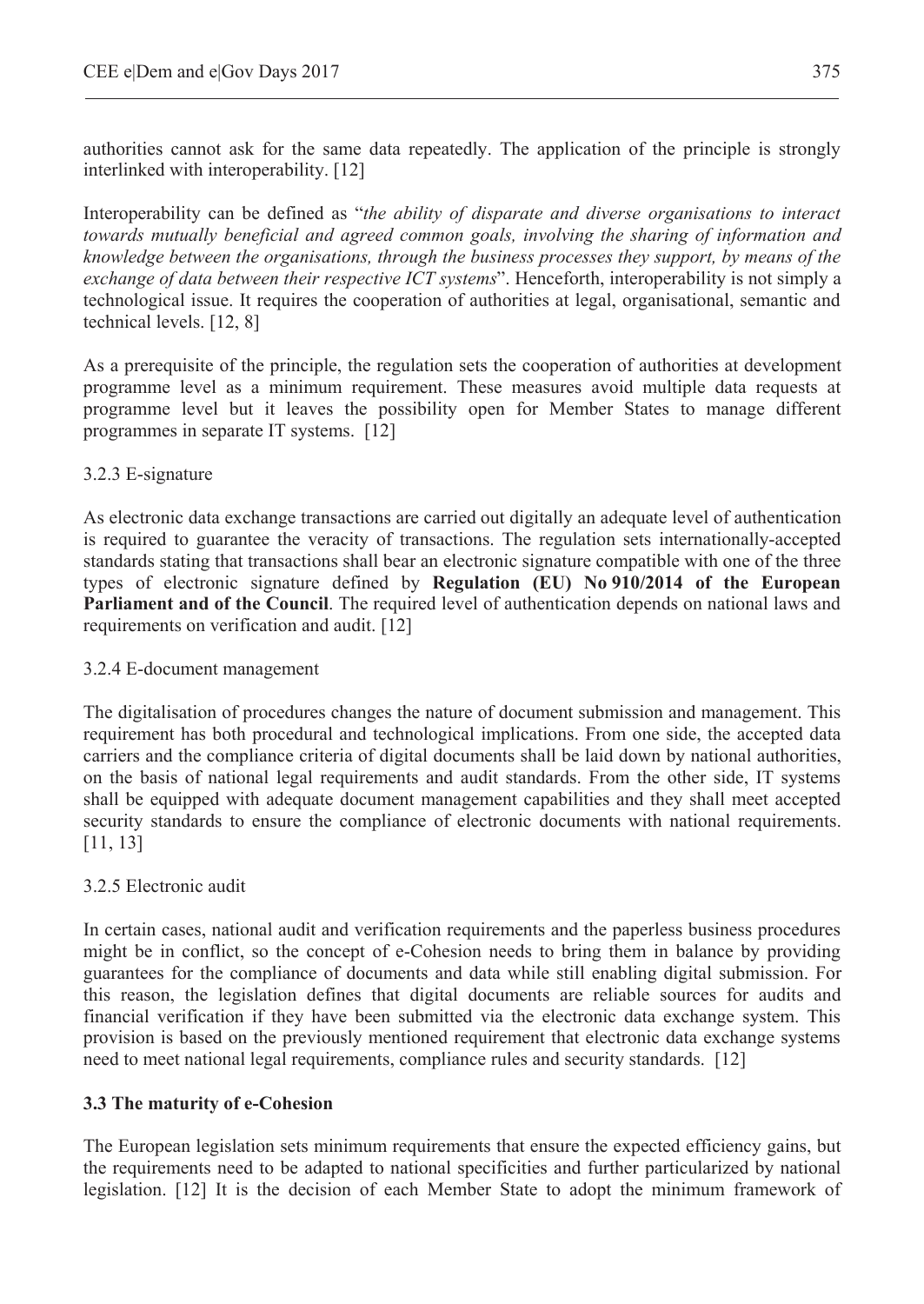requirements or to go beyond them. This means that the e-Cohesion solution and the level of total efficiency gains may differ from country to country.

If a country decides to go beyond the minimum requirements of e-Cohesion and applies more mature solutions they can reach a higher level of efficiency. Thus, efficiency has different stages that can be achieved according to the decisions of Member States. The Commission and Deloitte elaborated a maturity model to measure the sophistication of e-Cohesion portal functionalities and potential efficiency gains. Based on this model an annual 8 % of administrative burden reduction could be estimated, if the highest level of portal sophistication would be implemented in all EU Member States. [10] The schematics of this maturity model are shown in *Figure 1*.



**Figure 1: The schematics of the current e-Cohesion maturity model** 

The above model provides a good roadmap for Member States to plan the development of e-Cohesion portals but it dominantly focuses on the functionality of e-portals. Further attributes can be found, which significantly contribute to the efficiency of e-Cohesion concepts. It is reasonable to assume that the success of e-Cohesion is influenced by a wider range of attributes. Therefore the upcoming section is dealing with the identification of e-Cohesion attributes to help understanding the complexity of e-Cohesion maturity.

#### **4. Attributes of e-Cohesion**

The first thing to be considered is that maturity is based on the progression of certain measurable attributes that are specific to the relevant domain. In this section, the main attributes of e-Cohesion influencing efficiency are to be identified. Primarily, the concept of e-Cohesion defines six components setting the minimum requirements of implementation. It should be further analysed to what extent these components exert influence on its maturity. Furthermore, e-Cohesion is an e-Government project so the relevant literature on the maturity of e-Government portals will be reviewed as well. [15]

#### **4.1 e-Cohesion-specific factors**

The concept of e-Cohesion defines six components (*electronic data exchange, only once encoding, interoperability, e-signature, e-document management and electronic audit*) which are summarized in the below table: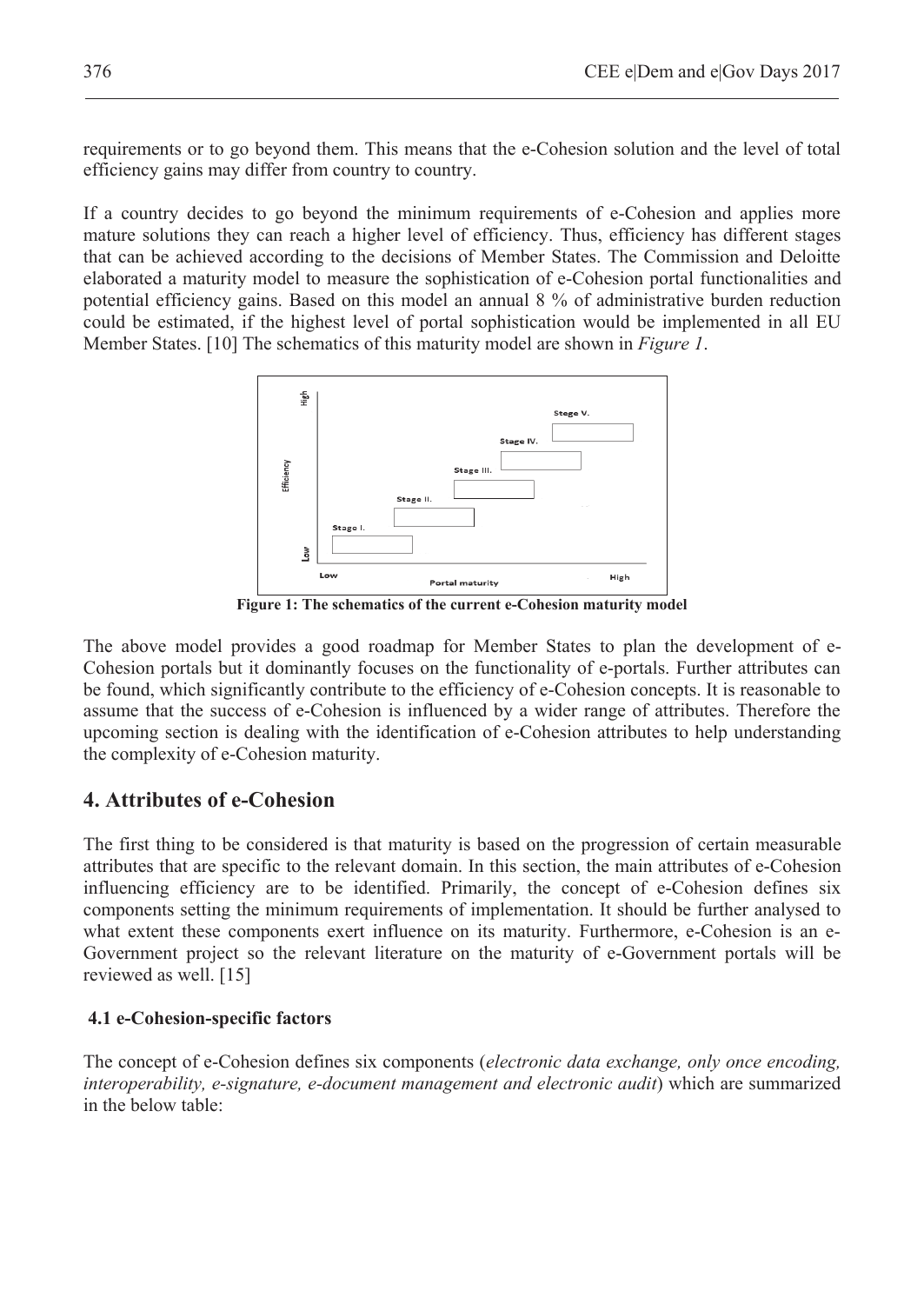| Component                | Requirement No.  | Minimum requirements                                                             |  |  |  |  |
|--------------------------|------------------|----------------------------------------------------------------------------------|--|--|--|--|
| Electronic data exchange |                  | security and availability                                                        |  |  |  |  |
| Electronic data exchange | $\overline{2}$ . | data protection and privacy                                                      |  |  |  |  |
| Electronic data exchange | 3.               | data integrity                                                                   |  |  |  |  |
| Electronic data exchange | 4.               | methods of authentication                                                        |  |  |  |  |
| Electronic data exchange | 5.               | minimum functionality of portals                                                 |  |  |  |  |
| Only once encoding       | 6.               | no repeated data request by different authorities at development programme level |  |  |  |  |
| Interoperability         | 7.               | cooperation of relevant authorities at development programme level               |  |  |  |  |
| E-signature              | 8.               | authentication with one of the three types of electronic signatures              |  |  |  |  |
| E-document management    | 9.               | electronic document management systems with an adequate level of security        |  |  |  |  |
| Electronic audit         | 10.              | adequate level of security of the electronic system<br>_____                     |  |  |  |  |

**Table 1: minimum requirements of e-Cohesion components**

The analysis reveals that most of the above requirements (*No. 1.-4. and 8.-10*.) are connected to the sound electronic management (*security, integrity, authenticity, privacy, availability*) of data and documents instead of focusing on the efficiency of procedures and the reduction of administrative burdens. Therefore, these requirements are not connected to the maturity of e-Cohesion in the scope of this research.

In terms of portal functionality (No. 5) Commission Implementing Regulation (EU) No 1011/2014 prescribes that electronic data exchange systems shall be equipped with at least the following functionalities: *interactive forms and/or forms prefilled by the system, automatic calculations, automatic embedded controls which reduce repeated exchanges of documents or information, system-generated alerts, online status tracking*. [12] These functions are directly linked to the reduction of burdens and the issue of efficiency. However Member States can add further functions to improve the level of maturity, so this requirement has a direct influence on efficiency gains as it is addressed by the available model of the Commission and Deloitte.

The principle of only once encoding (No. 6 and 7) and interoperability are strongly interrelated and their higher level of maturity can also increase efficiency. Their minimum requirements ensure efficiency gains within the limit of a single development programme. Here the efficiency of fund management can be further extended if a Member State applies these components for all development programmes. In case of interoperability, system connections to national databases and the automatic retrieval of relevant beneficiary data can further improve efficiency. These factors are proposed to be addressed by the e-Cohesion maturity model.

#### **4.2 General e-Government related factors**

Upon reviewing the relevant papers, it can be concluded that a wide range of pertinent models are available in the scientific literature. The paper of *Abdoullah Fath-Allah et al.* compares the similarities and differences of 25 e-Government maturity models among others with regard to the main attributes of these models. [1] These attributes provide further measurement criteria on the maturity of portals, so the paper contains important inputs from the perspective of this research. The following table recapitulates the above attributes to help analysing their relevance for e-Cohesion: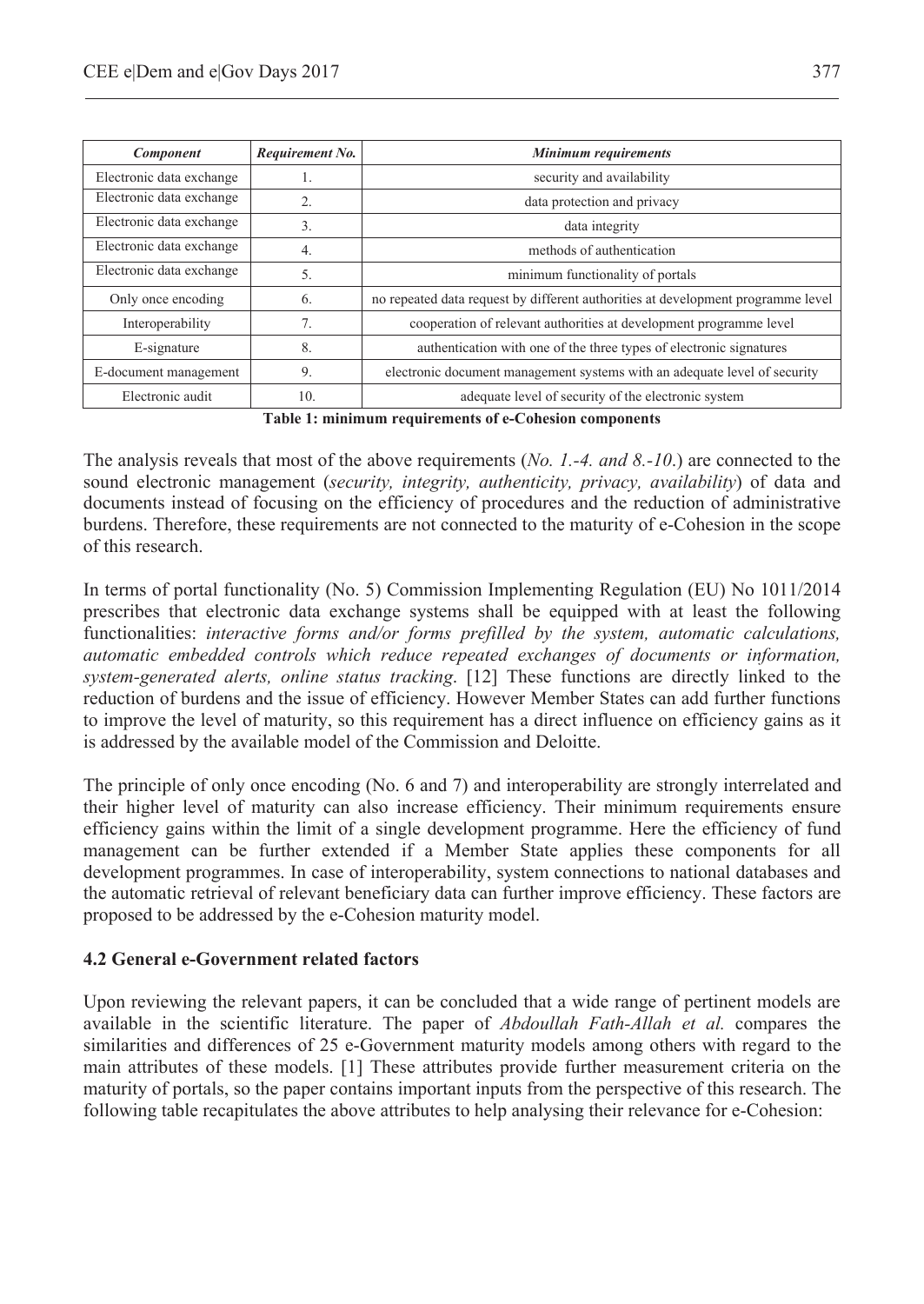| <b>Attributes</b>   | <b>Definition</b>                                                                                         |  |  |  |  |
|---------------------|-----------------------------------------------------------------------------------------------------------|--|--|--|--|
| One stop shop       | The e-portal is a single point of entry for all e-government services.                                    |  |  |  |  |
| Customer centricity | The services or the e-portal are designed from a citizens' perspective and not from an institutional one. |  |  |  |  |
| Personalization     | Citizens can personalize and customize the e-portal's functionalities according to their needs.           |  |  |  |  |
| Interoperability    | Cooperation of government agencies to work together and exchange information.                             |  |  |  |  |
| Payment             | Citizens can pay in the e-portal via credit/debit cards.                                                  |  |  |  |  |
| E-participation     | Involvement of the citizens in the e-government process using comment forms, surveys, e-voting.           |  |  |  |  |

**Table 2: main features of e-Government maturity models [1]** 

E-Cohesion does not restrict the usage of separate IT systems for the management of different programmes. This means there can be more than one e-Cohesion portal in a Member State. In this situation beneficiaries might need to use different portals for different types of projects which can complicate the administration of projects compared to the usage of a single e-portal for all funds. Hence the *principle of one stop shop* can place e-Cohesion portals on a higher level of maturity.

As proven by empirical research the complex relationship of technology and society requires a special attention in public sector IT projects. [18] Usability and user-orientation are crucial factors in creating added value to citizens and making administrative arrangements easier, so *customer centricity and personalization* have an undoubted impact on the efficiency of e-Cohesion.

As regards *interoperability* its importance has already been covered in the former subsection. In terms of *payment* beneficiaries do not need to effect financial transactions via the e-Cohesion portal, so this feature has no relevance.

In the reviewed models*, e-participation* mainly focuses on portal functions facilitating the political involvement of citizens. From this perspective e-participation has no relevance for e-Cohesion. From another point of view, e-portals can offer further functions that extend the limits of involvement of beneficiaries in administrative procedures. E-Cohesion is focused on the electronic exchange of formal information. Nonetheless beneficiaries often contact the authorities with informal questions regarding their administrative tasks or the usage of certain functions. Thus, portal features facilitating informal communication between authorities and beneficiaries can channel all information exchanges in one platform which can have a positive impact on the efficiency of e-Cohesion.

## **5. The maturity of e-Cohesion**

After the analysis of attributes, the goal of this paper is to identify the most important maturity models in the pertinent literature that address the above factors. Based on the analysis areas for further research and the creation of an e-Cohesion-specific maturity model covering all relevant attributes are also proposed.

#### **5.1 Review of e-Government maturity models**

In the former section seven attributes (*portal functionality, only once encoding, interoperability, one stop shop, customer centricity, personalization, e-participation*) were identified which are relevant in the respect of the maturity of e-Cohesion. For the identification of pertinent models the findings of *Abdoullah Fath-Allah et al.* were used, comparing 25 relevant models and the study of the Commission and Deloitte which contains a maturity model on one of the e-Cohesion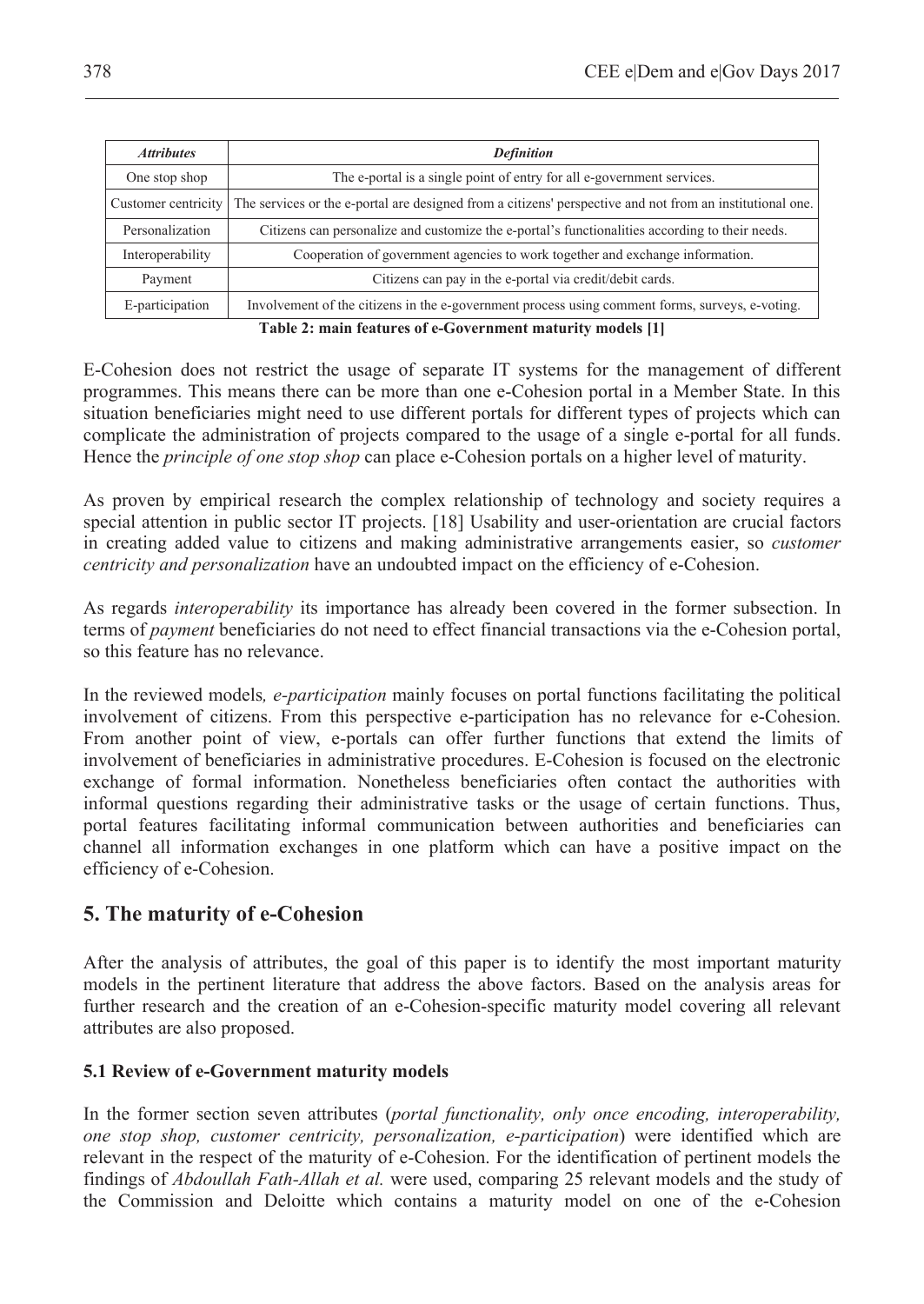|                          | Functionality                   | Only once<br>encoding                              | <b>Interoperability</b> | One stop shop                                                         | Customer-<br>centricity | Personalization                                                              | Participation    | Sum                     |
|--------------------------|---------------------------------|----------------------------------------------------|-------------------------|-----------------------------------------------------------------------|-------------------------|------------------------------------------------------------------------------|------------------|-------------------------|
| Accenture                |                                 |                                                    | $\boldsymbol{x}$        |                                                                       | $\boldsymbol{x}$        |                                                                              | $\boldsymbol{x}$ | 3                       |
| Alhomod et al.           |                                 |                                                    | $\boldsymbol{x}$        |                                                                       |                         |                                                                              |                  | 1                       |
| Almazan and Gil-Garcia   |                                 |                                                    | $\boldsymbol{x}$        | $\boldsymbol{x}$                                                      | $\boldsymbol{x}$        | $\boldsymbol{x}$                                                             | $\boldsymbol{x}$ | 5                       |
| Andersen and Henriksen   |                                 |                                                    | $\boldsymbol{x}$        |                                                                       | $\boldsymbol{x}$        | $\boldsymbol{x}$                                                             |                  | 3                       |
| Chandler and Emanuel     |                                 |                                                    | $\boldsymbol{x}$        |                                                                       |                         |                                                                              |                  | 1                       |
| Chen et al.              |                                 |                                                    | $\boldsymbol{x}$        |                                                                       |                         |                                                                              |                  | 1                       |
| Cisco                    |                                 |                                                    | $\boldsymbol{x}$        |                                                                       |                         | $\boldsymbol{x}$                                                             | $\boldsymbol{x}$ | $\overline{\mathbf{3}}$ |
| Commission, Deloitte     | $\boldsymbol{x}$                |                                                    |                         |                                                                       |                         |                                                                              |                  | 1                       |
| Deloitte and Touche      |                                 |                                                    | $\boldsymbol{x}$        | $\boldsymbol{x}$                                                      | $\mathbf{x}$            | $\boldsymbol{x}$                                                             |                  | 4                       |
| Gartner group            |                                 |                                                    | $\boldsymbol{x}$        |                                                                       |                         | $\boldsymbol{x}$                                                             |                  | $\overline{2}$          |
| Hiller and Belanger      |                                 |                                                    | $\boldsymbol{x}$        | $\boldsymbol{x}$                                                      |                         |                                                                              | $\boldsymbol{x}$ | 3                       |
| Howard                   |                                 |                                                    |                         |                                                                       |                         |                                                                              | $\boldsymbol{x}$ | 1                       |
| Kim and Grant            |                                 |                                                    | $\boldsymbol{x}$        |                                                                       |                         |                                                                              | $\boldsymbol{x}$ | $\mathbf{2}$            |
| Layne and Lee            |                                 |                                                    | $\boldsymbol{x}$        | $\boldsymbol{x}$                                                      |                         |                                                                              | $\boldsymbol{x}$ | 3                       |
| Lee and Kwak             |                                 |                                                    | $\boldsymbol{x}$        |                                                                       |                         |                                                                              | $\boldsymbol{x}$ | $\overline{2}$          |
| Moon                     |                                 |                                                    | $\boldsymbol{x}$        |                                                                       |                         |                                                                              | $\boldsymbol{x}$ | $\mathbf{2}$            |
| Netchaeva                |                                 |                                                    |                         | $\boldsymbol{x}$                                                      |                         |                                                                              | $\boldsymbol{x}$ | $\overline{2}$          |
| Reddick                  |                                 |                                                    |                         | $\boldsymbol{x}$                                                      |                         |                                                                              |                  | 1                       |
| Shahkooh et al.          |                                 |                                                    | $\boldsymbol{x}$        | $\boldsymbol{x}$                                                      |                         |                                                                              | $\boldsymbol{x}$ | 3                       |
| Siau and Long            |                                 |                                                    | $\boldsymbol{x}$        | $\boldsymbol{x}$                                                      |                         | $\boldsymbol{x}$                                                             | $\boldsymbol{x}$ | 4                       |
| UK National Audit Office |                                 |                                                    | $\boldsymbol{x}$        | $\boldsymbol{x}$                                                      |                         | $\boldsymbol{x}$                                                             |                  | 3                       |
| <b>United Nations</b>    |                                 |                                                    | $\boldsymbol{x}$        |                                                                       | $\boldsymbol{x}$        |                                                                              | $\boldsymbol{x}$ | 3                       |
| Wescott                  |                                 |                                                    | $\boldsymbol{x}$        | $\boldsymbol{x}$                                                      |                         |                                                                              | $\boldsymbol{x}$ | 3                       |
| West                     |                                 |                                                    |                         | $\boldsymbol{x}$                                                      |                         | $\boldsymbol{x}$                                                             | $\boldsymbol{x}$ | 3                       |
| Windley                  |                                 |                                                    | $\boldsymbol{x}$        |                                                                       | $\boldsymbol{x}$        |                                                                              | $\boldsymbol{x}$ | 3                       |
| World Bank               |                                 |                                                    |                         |                                                                       |                         |                                                                              | $\boldsymbol{x}$ | 1                       |
| Sum                      | $\mathbf{1}$<br>$-11 - 21 - 12$ | $\bf{0}$<br>$\mathbf{r}$ $\mathbf{r}$ $\mathbf{r}$ | 20<br><b>TELESCO</b>    | 11<br>$\mathbf{u}$ and $\mathbf{u}$ are $\mathbf{u}$ and $\mathbf{u}$ | 6                       | $\bf 8$<br>$\mathbf{c}$ $\alpha$ $\mathbf{1}$ $\mathbf{1}$<br><b>E4 4.03</b> | 17               |                         |

requirements namely the functionality of e-Cohesion portals. [1, 10] Reviewing the above documents the next models were identified:

**Table 3: the relation of maturity models and the attributes of e-Cohesion [1, 10]**

The analysis shows that only one model focuses on portal functionality since the model of the Commission and Deloitte was especially focused on e-Cohesion functions. Only once encoding is a rather specific feature, it is covered by none of the models. As to the linkages between the models and the seven attributes, 7 models cover only one of them, 5 of them handle two, 11 models focus on three attributes, 2 models cover four and one model handles five of them.

#### **5.2 Further research and recommendations**

The concept of e-Cohesion is expected to reduce administrative burdens significantly which can be realized by the improvement of the efficiency of fund management procedures. Based on the analysis of the relevant literature the complexity of the identified attributes can be measured either partially or on a one by one basis. Therefore, a model offering a comprehensive assessment of all attributes opens a new and challenging research opportunity. The rationale and motivation of further research is that current model of the Commission and Deloitte already forecasts a significant improvement of efficiency which could be better understood or even extended with a more comprehensive assessment.

What already exists is a specific maturity model, the identified attributes of e-Cohesion and some relevant models that could support the further research. Since the above model is specifically focused on e-Cohesion, its extension is proposed to enable the assessment of all identified attributes.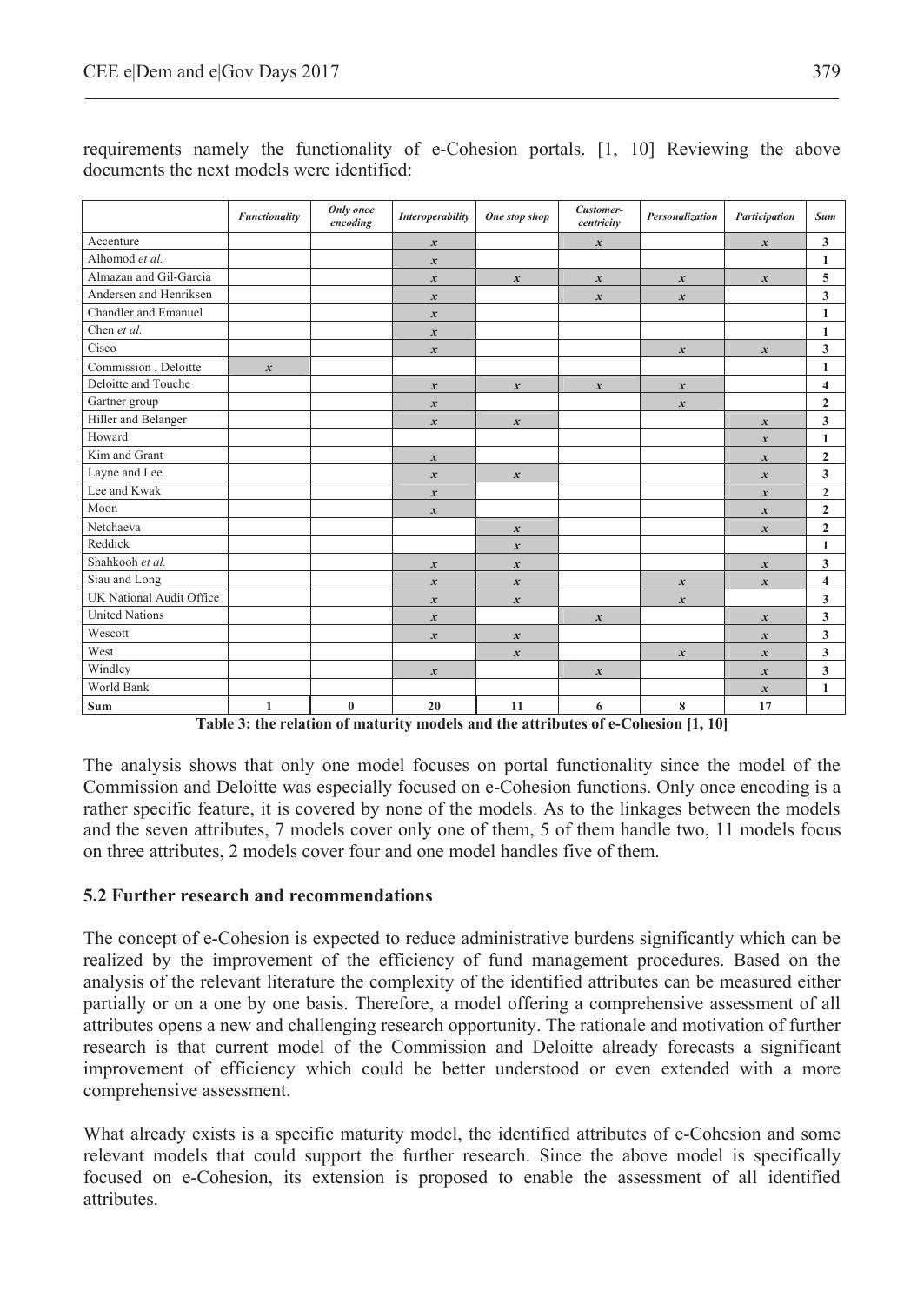Considering the structure of the new model a methodological transformation is suggested, and should be based on a focus area approach. The classical five-level setup cannot be interpreted in case of certain attributes defined by fundamental features of the system architecture (*a single one stop shop portal or more portals*) or national legislation (*application of the only once encoding principle and interoperability to all programmes or in a single programme*). These attributes can have a strong impact on efficiency but their character will not be changed as the maturity of e-Cohesion advances. Consequently the context of measurable attributes is rather complicated so they cannot be addressed by generic maturity levels.

According to the method of measurement of the seven attributes, it is proposed to use the models identified in the previous section as a methodological basis. To focus the scope of models to start with, it is recommended to further analyse the models that address at least three attributes. These models are in alphabetical order: *Accenture (3), Almazan and Gil-Garcia (5), Andersen and Henriksen (3), Cisco (3), Deloitte and Touche (4), Hiller and Belanger (3), Layne and Lee (3), Shahkooh et al. (3), Siau and Long (4), UK National Audit Office (3), United Nations (3), Wescott (3), West (3), Windley (3)*.

Needless to say, the new model must be validated in practice to be theoretically sound and effective, so it shall be based on a strong empirical research among Member States.

# **6. Summary and conclusions**

The concept of e-Cohesion is aimed at the provision of e-Government services in order to improve the efficiency of funding procedures in the area of European cohesion policy and rural development policy. These efficiency gains can realize a significant reduction of administrative burdens. In addition to the European legal provisions national regulations can further extend the level of efficiency gains. As a result e-Cohesion can be realized on differentiated stages of maturity as also proven by the study of the Commission and Deloitte. [10] This progress can be best addressed with the methodology of maturity models.

The European Commission and Deloitte made a specific e-Cohesion maturity model but it dominantly focuses on the functionality attribute of e-Cohesion portals. Based on the analysis of e-Cohesion requirements and the relevant literature seven attributes (*portal functionality, only once encoding, interoperability, one stop shop, customer centricity, personalization, e-participation*) were identified which are relevant from the perspective of efficiency. Reviewing the pertinent maturity models there is no specific model that can address the complexity of these attributes.

Taking into consideration the high rate of expected efficiency gains there is a room for further research to create a new comprehensive model addressing all identified attributes to develop a better understanding on e-Cohesion. In conclusion, the new model should be the extension of the Commission and Deloitte model and the research shall utilize the methodology of the relevant e-Government models that address at least three of the identified attributes.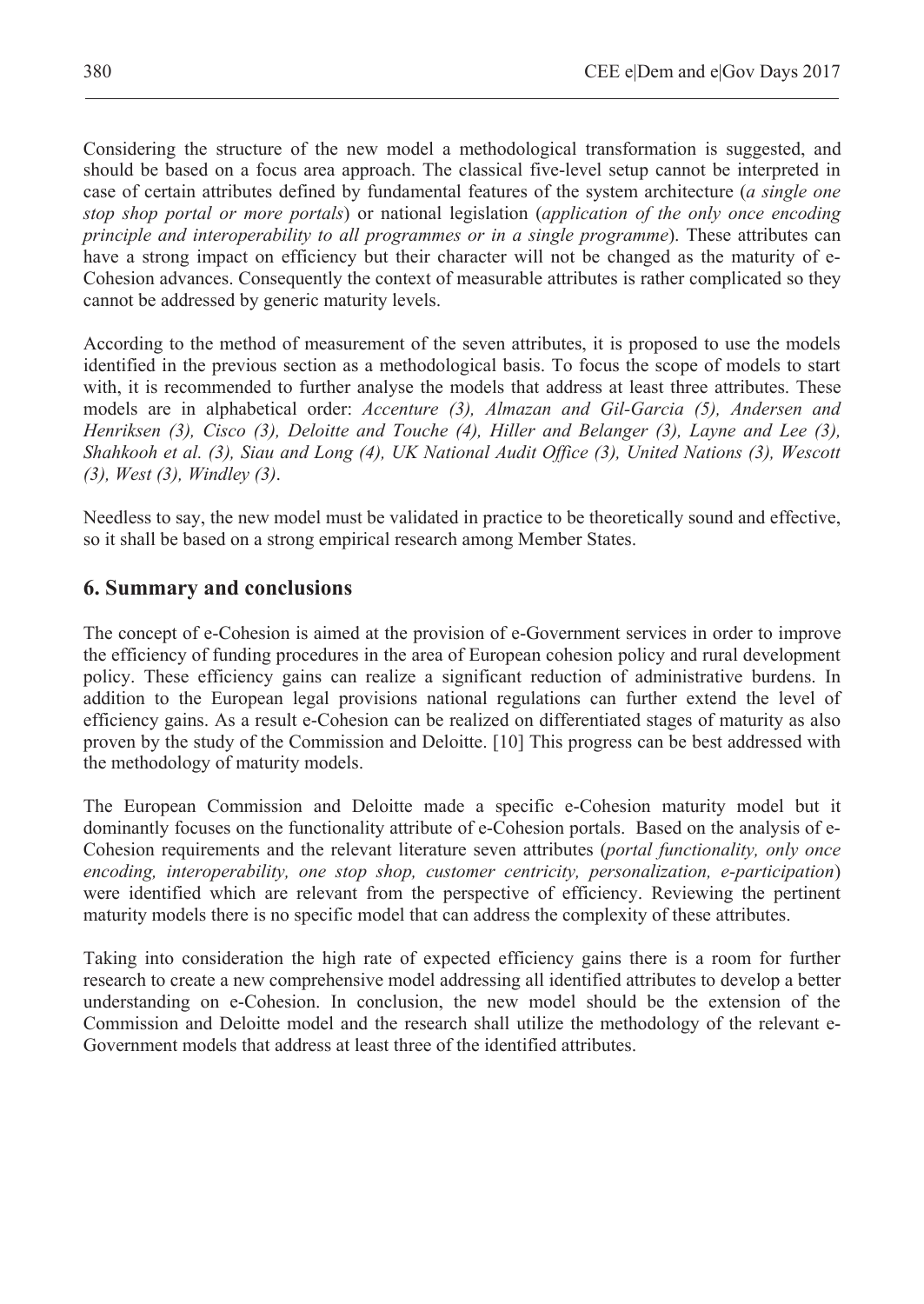# **7. References**

- [1] ABDOULLAH, F., LAILA, C., RAFA, E. A. and ALI, I.: E-Government maturity models: a comparative study (Chapter 3), in: International Journal of Software Engineering  $\&$ Applications (IJSEA). Vol. 5, 2014.
- [2] ANDERSEN, K. V. and HENRIKSEN, H. Z.: E-government maturity models: Extension of the Layne and Lee model. Government Information Quarterly, 23(2), 2006, p.236–248.
- [3] BATÓ, M.: National Regulatory Background for Financial Instruments established from the 2014-2020 ESI Funds - First Experiences in Hungary in European Structural and Investment Funds Journal (EStIF Journal), 4/2016. (Lexxion Publisher, Berlin. 2017, pp. 214-218).
- [4] BECKER, J., KNACKSTEDT, R. and PÖPPELBUSS, P.: Developing Maturity Models for IT Management - A Procedure Model and its Application. Business & Information Systems Engineering 1(3), 2009, pp. 213-222.
- [5] BEKKERS, W , VAN STEENBERGEN, M., BOS, R., BRINKKEMPER, S. and VAN DE WEERD, I.: The design of focus area maturity models. In: Winter, R., Zhao, J.L., Aier, S. (eds.) DESRIST 2010. LNCS, vol. 6105, 2010, pp. 317–332, Springer, Heidelberg.
- [6] BRUIN, T. DE., FREEZE, R., KULKARNI, U. and ROSEMANN, M.: Understanding the Main Phases of Developing a Maturity Assessment Model. In: Proceedings of the 16th Australasian Conference on Information Systems. Sydney, 2005.
- [7] EUROPEAN COMMISSION, Action Programme for Reducing Administrative Burdens in the EU, Office for Official Publications of the European Communities (Pages 3, 8), Luxembourg, 2010.
- [8] EUROPEAN COMMISSION, European interoperability framework EIF) for European public services (Pages 1, 2), in: Official Journal of the European Union, 2010.
- [9] EUROEAN COMMISSION, Draft opinion of the High Level Group, Administrative burden reduction; priority area Cohesion Policy, second opinion - eCohesion Policy (Pages 3-5), Brussels (2011), Viewed 5 January 2017, [online]. http://ec.europa.eu/smart-regulation/refit/ admin\_burden/docs/120430\_opinion\_ecohesion\_en.pdf
- [10] EUROEAN COMMISSION, eGovernance study at EU / Member State level, Draft final report by Deloitte, (Pages 14 – 15, 48), Brussels (2012), Viewed 5 January 2017, [online]. http://ec. europa.eu/agriculture/external-studies/2012/e-%20government/fulltext\_en.pdf
- [11] EUROPEAN COMMISSION, Regulation (EU) No 1303/2013 of the European Parliament and of the Council (Articles 4, 122, 140), in: Official Journal of the European Union , 2013.
- [12] EUROPEAN COMMISSION, Commission implementing regulation (EU) No 1011/2014 (Chapter II.), in: Official Journal of the European Union, 2014.
- [13] EUROPEAN COMMISSION, Commission implementing regulation (EU) No 821/2014 (Chapter III.), in: Official Journal of the European Union, 2014.